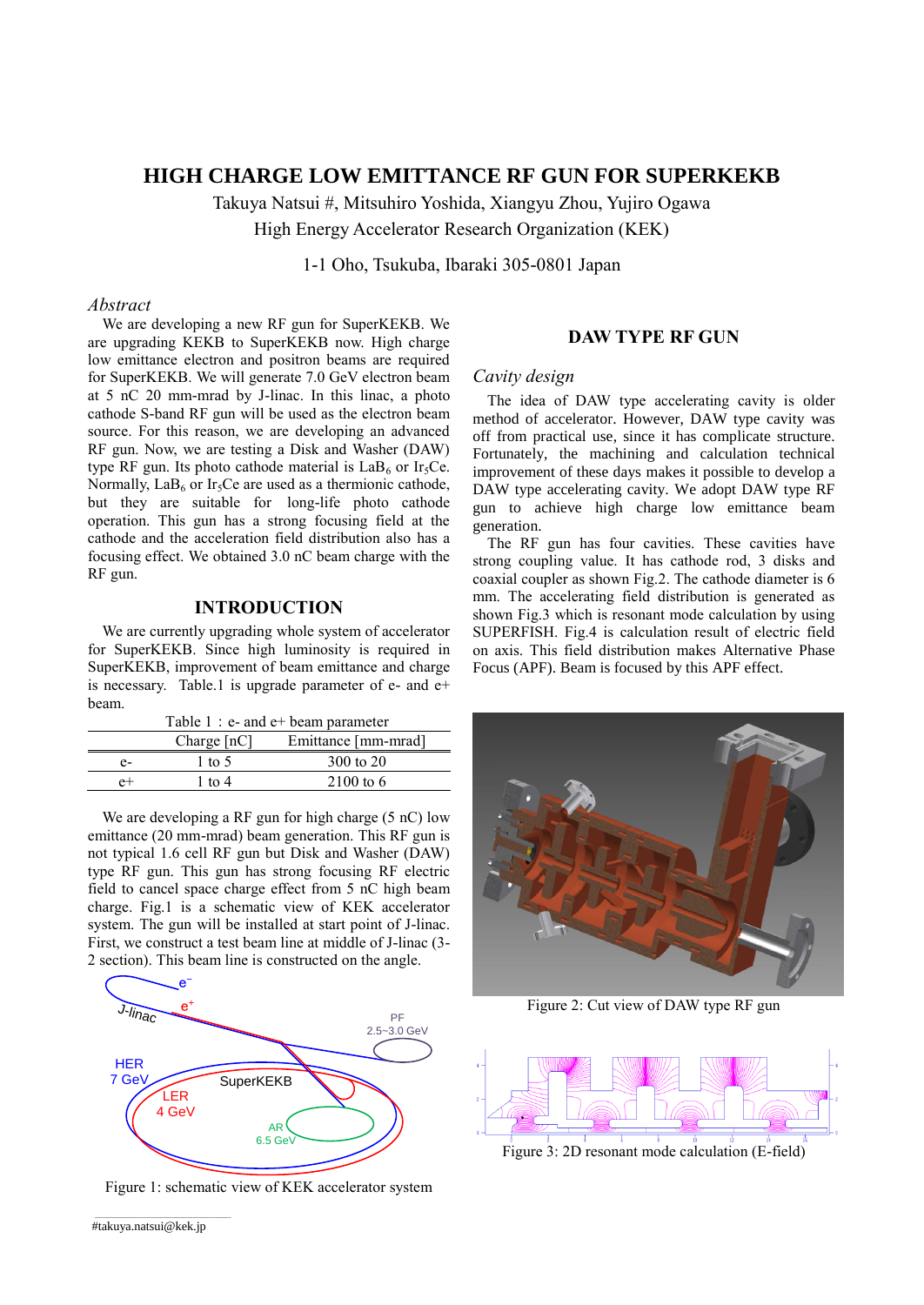

Figure 4: E-field distribution on-axis

#### *Beam tracking simulation*

Beam tracking simulation was run with General Particle Tracer (BPT). Emission beam parameter is 30 ps bunch length and 6 mm diameter. The simulation result is shown as Fig.5 and Fig.6. Beam energy is 3.4 MeV. Fig.5 shows that the beam focused at nearby cathode. This gun has very thin beam pipe, however 5 nC high charge beam was transmitted without external magnet. Emittance is 6 mm-mrad in this simulation. Target value of end of linac is 20 mm-mrad. Thus less than 10 mm-mrad of beam emittance is required in the RF gun. This simulation result shown that this gun has sufficient performance.



## *Photo cathode*

We select  $LaB<sub>6</sub>$  or Ir<sub>5</sub>Ce as photo cathode. Normally, LaB6 is used as thermionic cathode. However work function of  $LaB_6$  is lower than metal. Thus quantum efficiency (QE) is suitable and it can be used as photo cathode with high power laser system. An advance point of  $LaB<sub>6</sub>$  is long life time. For SuperKEKB, stable beam generation is necessary. Therefore solid type long lifetime photo cathode is suitable.

Additionally, Ir<sub>5</sub>Ce has work function that is lower than LaB6 and longer lifetime. There are few actual performances of  $Ir<sub>5</sub>Ce$ . We are testing these cathodes.

## **RF GUN BEAM LINE**

The RF gun is installed at middle of linac beam line. Thus we designed an injection beam line on the angle. This beam line has the gun, solenoid, chicane, 1 m traveling wave accelerating structure, doublet and bend magnet as shown fig.7. The output beam from gun is defocusing beam. A solenoid is needed nearby RF gun. Next component is chicane. It can perform bunch compression. Since this is optional, first beam study is without bunch compression. After chicane, beam is accelerated to 10 MeV with 1 m S-band traveling wave accelerating structure. Because 3.4 MeV beam is not suitable to transport. The angle is 26.56 degree (arctan1/2). Next of bend magnet is an existing beam line. This gun will be used as PF injection electron source after high charge beam study.

The RF gun photo is shown as Fig.8. Fig.9 is photo of constructed injection beam line. In this line, there is two waveguides. These waveguides lead to different klystrons.



Figure 7: Injection beam line



Figure 8: Photo of RF gun



Figure 9: Photo of Injection beam line